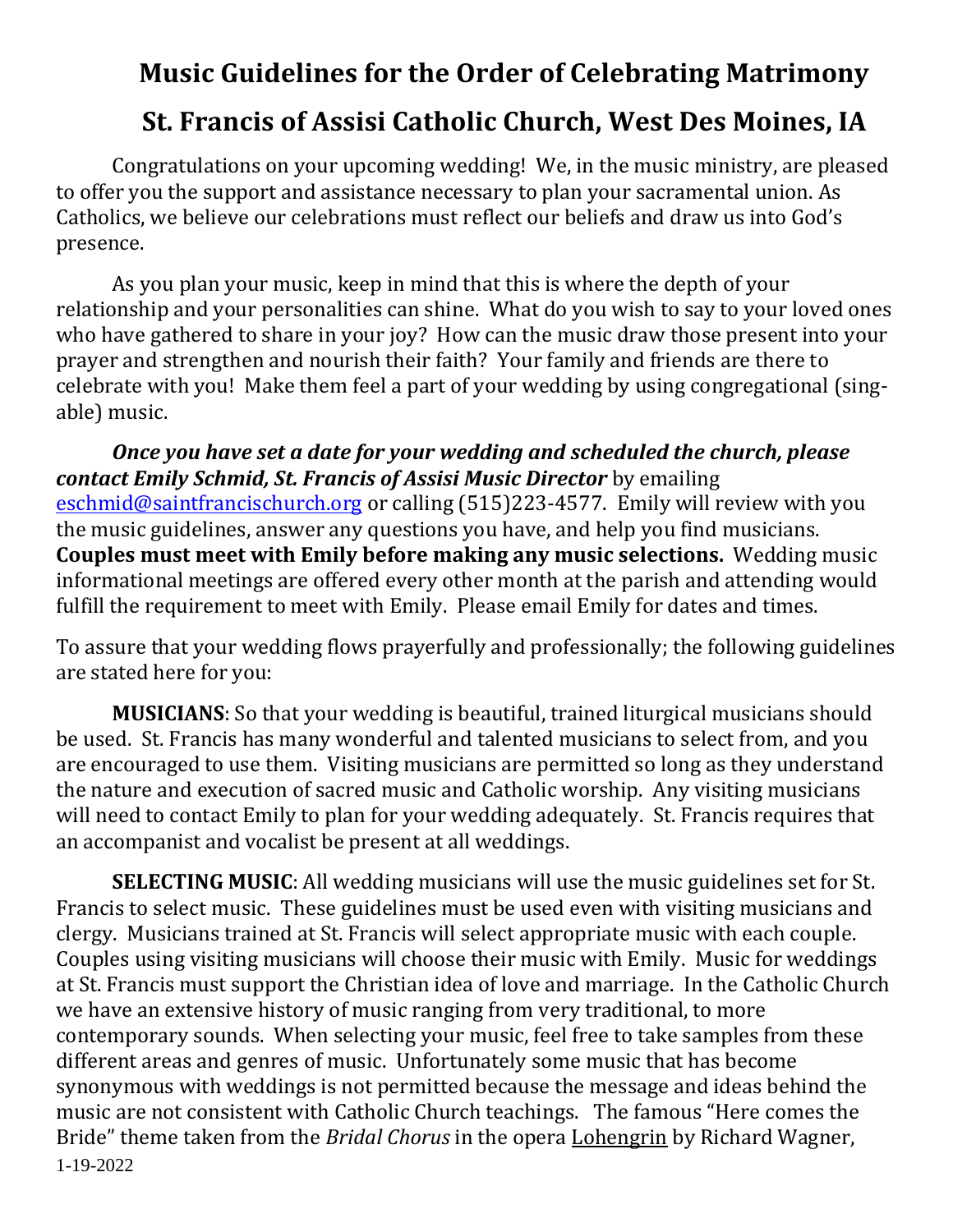promotes anti-Semitic viewpoints in the music, and so is not permitted in Catholic weddings in order to promote ecumenism. Additionally, Mendelssohn's "Wedding March," a common recessional piece used in weddings, is not allowed because it accompanies a scene in Shakespeare's play *A Midsummer Night's Dream* that does not promote the Christian view of marriage.

**LITURGICAL MUSIC**: All music you choose must be liturgical in nature (written for the church to be performed at the church). Secular love songs are not permitted. *Your wedding should be similar to that of a Sunday liturgy.* New revisions to the Rite of Matrimony in 2016 emphasize congregational singing so your music should encourage your guests to participate in your wedding through song. The latest revisions also changed how the processional is structured so only *one processional song* will is used during any wedding. We encourage couples to use a processional song that can be sung by the congregation¸ but an appropriate instrumental piece may be allowed. Singing during the processional is a way to gather your community in prayer, so talk to your musicians about how this may work for your wedding. All music will need to be approved by Emily Schmid, the St. Francis Music Director. Music must be selected and approved *at least two months* before your wedding although more time is encouraged (*see timeline below*). As a courtesy to musicians it is asked that no changes are made to the music after music director approval.

Always check with your musicians about their given repertoire (music they have learned and know well) before you select any song. Do not assume your musician knows any music you select. Given sufficient notice, musicians will be happy to learn a piece of music with which they are unfamiliar. Any new music for a wedding must be discussed with your musician *no later than two months before* your ceremony so that the musicians have adequate time to learn it.

**Making Music Available to Guests - Screen Projection OR Worship Aid:** St. Francis does not use hymnals for music, but instead uses screen projection to project lyrics and responses. Couples may choose to use the screens for their wedding, or they may choose to use an extended worship aid/program with music lyrics so their guests and follow along to the ceremony. Trained Projection Assistants are available for a \$75 fee payable to the Assistant. They will come to the rehearsal, arrive thirty minutes before the wedding to set up, project for the duration of your wedding, and shut everything down. Emily will assist couples in hiring the Projection Assistant.

If couples choose to put lyrics in their worship aids, the lyrics and copyright information are provided by Emily Schmid, Director of Liturgy and Music once music selections have been approved. The couple is responsible for inserting lyrics and copyright information into their aid.

1-19-2022 Couples need to let Emily know which option they prefer when they submit their music for approval 2 months prior to their wedding.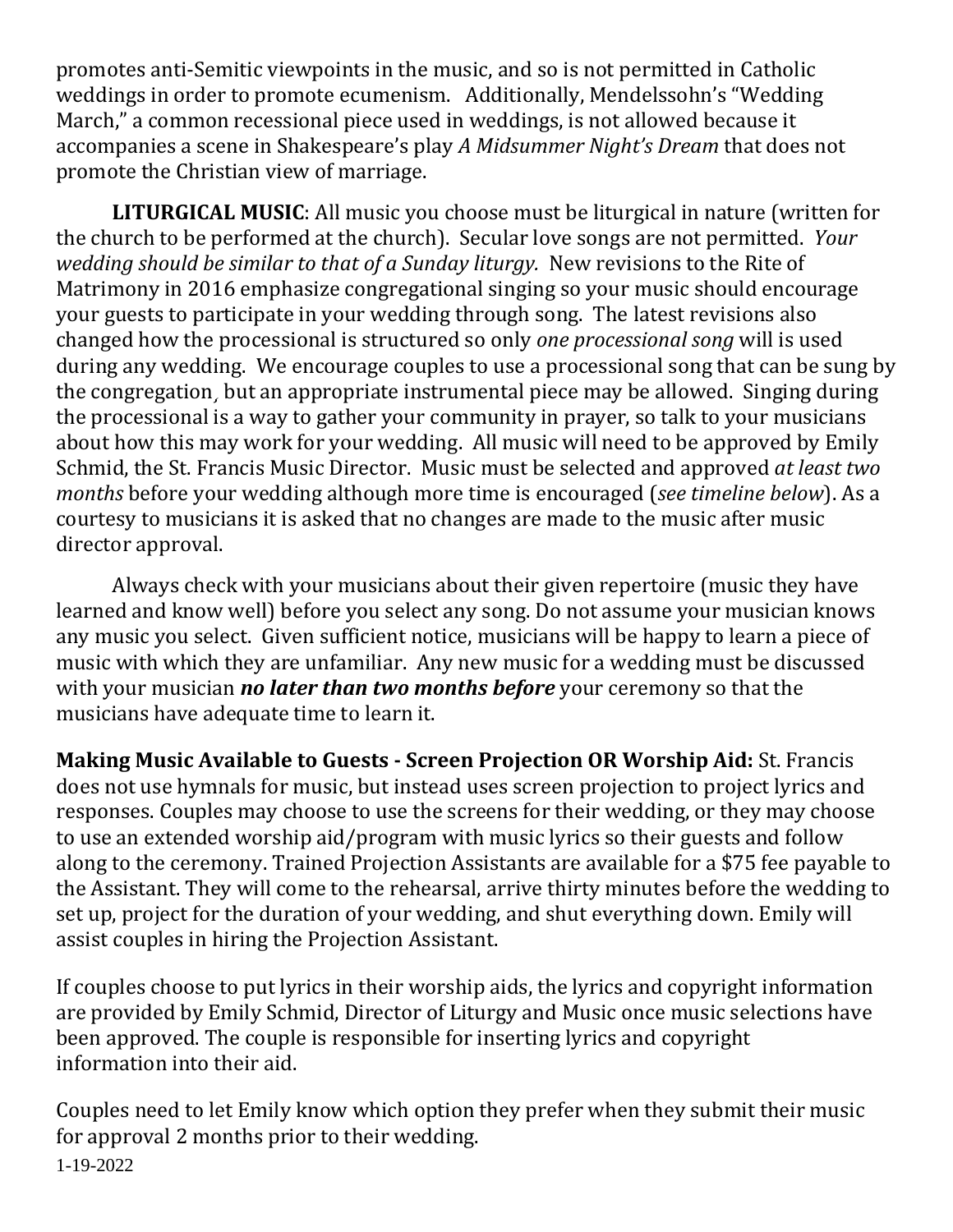**MUSICIAN FEES**: The cost for music will vary depending on a musician's experience level, how many musicians who have, and what type of instrumentation you desire. All musicians are free agents, and their prices may vary and change. St. Francis musicians are subject to availability. We also ask that you pay musicians *no later than two weeks prior to the wedding*. For complete list of musicians available through St. Francis, please contact Emily.

If you have any questions or need help with music suggestions, please feel free to contact Emily Schmid, St. Francis of Assisi Director of music, at [eschmid@saintfrancischurch.org,](mailto:eschmid@saintfrancischurch.org) 515-223-4577 ex. 105